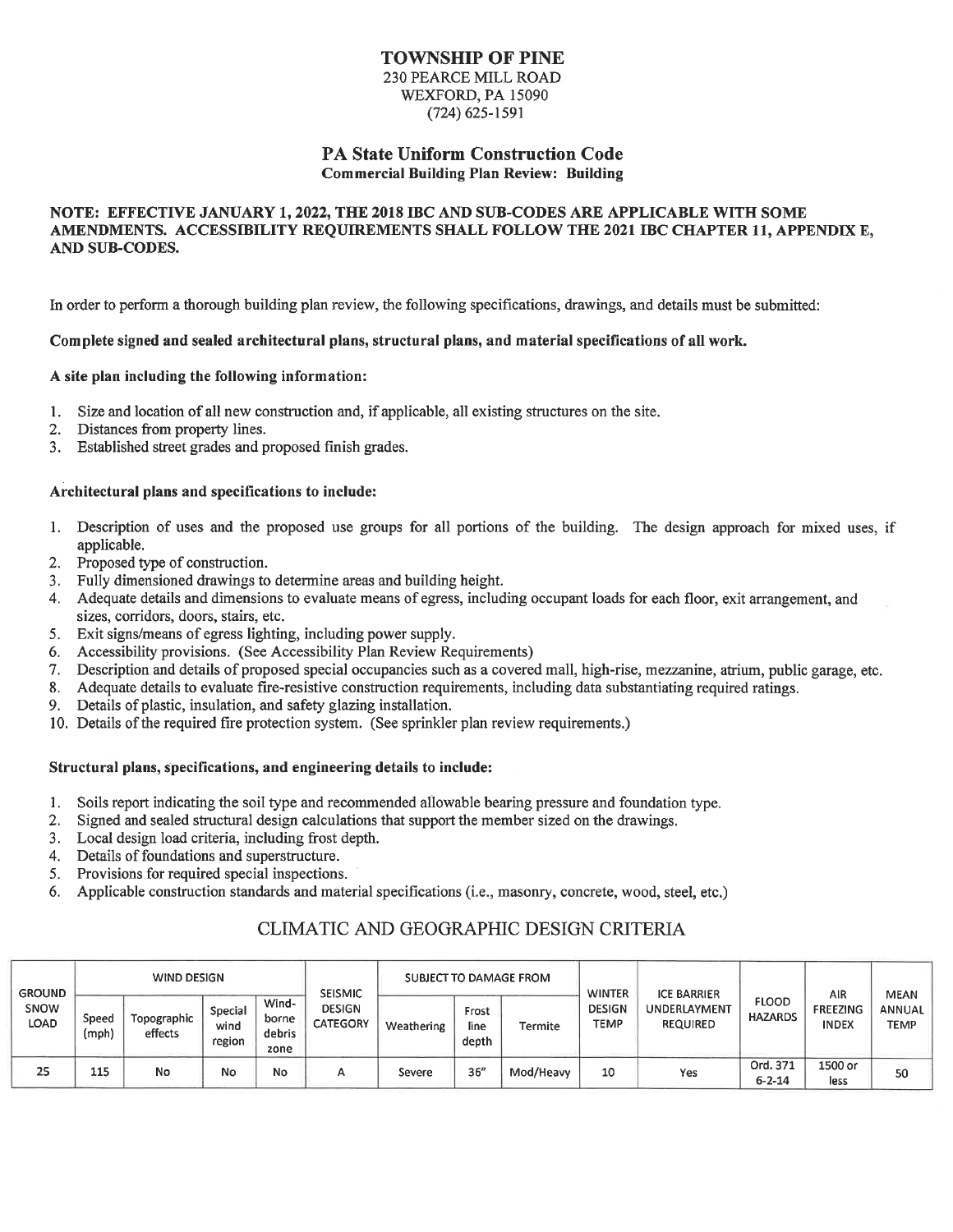# **TOWNSHIP OF PINE**

230 PEARCE MILL ROAD WEXFORD, PA 15090  $(724)$  625-1591

#### **PA State Uniform Construction Code Commercial Building Plan Review: Accessibility**

In order to perform a thorough accessibility plan review, the following specifications, drawings, and details must be submitted:

#### Complete signed and sealed architectural plans and material specifications of all work. Details and plans are drawn to scale with sufficient clarity, details, and dimensions to show the nature and extent of the work proposed.

#### A site plan including the following information:

- Size and location of all new construction and all existing structures on the site.  $1.$
- $2.$ Location of any recreational facilities (pool, tennis court, etc.)
- Established street grades and proposed finished grades.  $3.$
- Accessible parking, other locations of public access to the facility, accessible exterior routes, and locations of accessible  $4.$ entrances.

#### Architectural plans and specifications to include:

- Description of uses and the proposed use group(s) for all portions of the building. The design approach for mixed-uses (if  $1.$ applicable).
- Fully dimensioned drawings to determine areas and building height.  $2.$
- Adequate details and dimensions to evaluate accessible means of egress, including occupant loads for each floor, exit  $3<sub>1</sub>$ arrangement, and sizes, corridors, doors, stairs, areas of refuge, etc.
- 4. Adequate details and dimensions to evaluate the accessible route to areas required to be accessible, including corridors, doors, protruding objects, maneuvering clearances, clear floor space at fixtures and controls, etc.
- 5. Accessibility provisions including but not limited to access to services, seating, listening systems, accessible fixtures, elevators, work surfaces, etc.
- Accessible plumbing facilities and details. 6.
- Tactile signage provided. 7.
- 8. Details of required fire protection systems.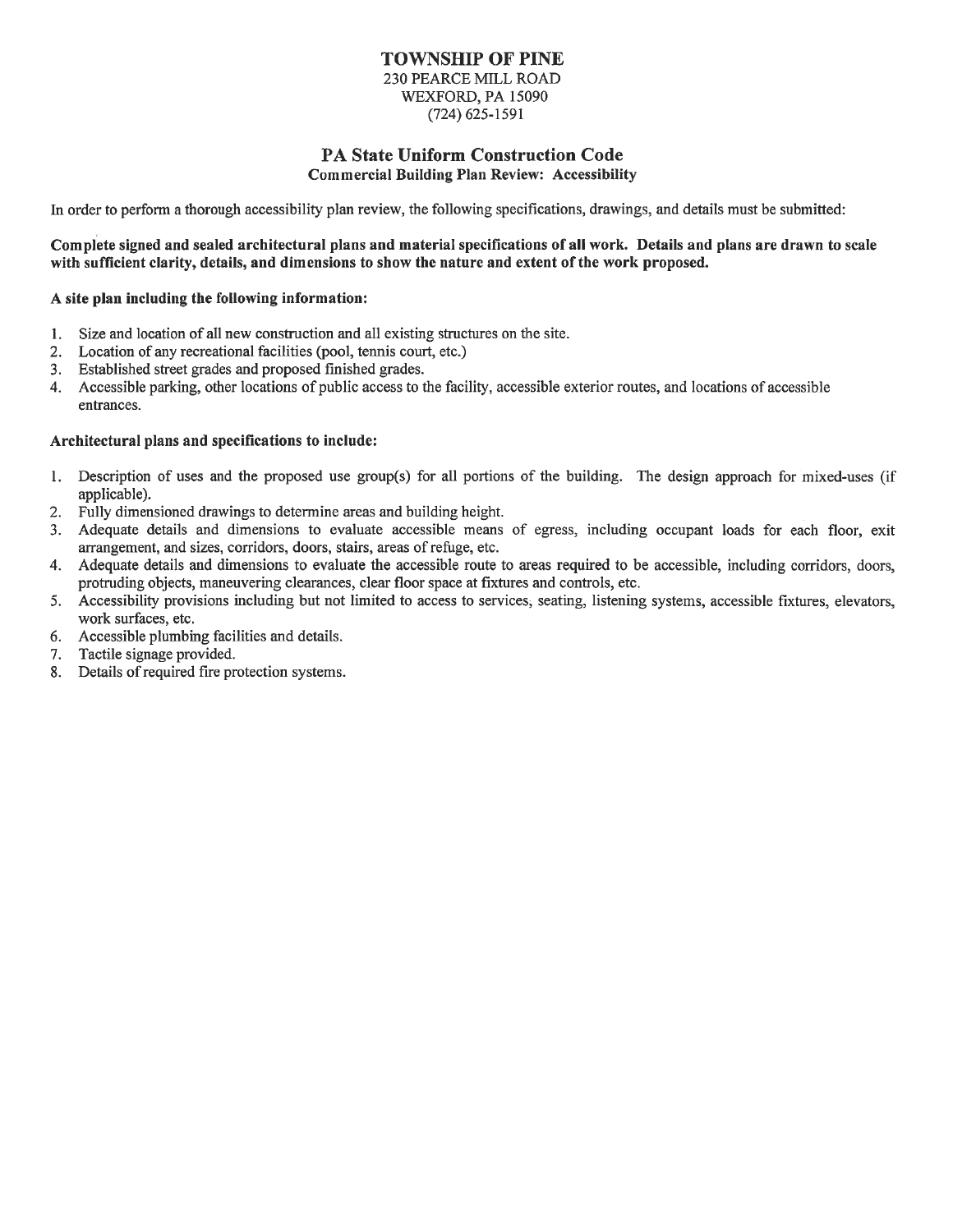#### **TOWNSHIP OF PINE 230 PEARCE MILL ROAD** WEXFORD, PA 15090

 $(724)$  625-1591

# PA State Uniform Construction Code

**Commercial Building Plan Review: Electrical** 

In order to perform a thorough electrical plan review, the following specifications, drawings, and details must be submitted:

- Complete signed and sealed plans and material specifications of all work.  $\bullet$
- Labeling criteria of all electrical equipment.
- Lighting floor plan including electrical circuits indicating conduit and wiring sizes.  $\bullet$
- Power floor plan including electrical circuits indicating conduit and wiring sizes, equipment, and disconnect switches.  $\bullet$
- Exit sign/means of egress lighting location and power supply.  $\bullet$
- Panelboard schedule.  $\bullet$
- Lighting fixture schedule.  $\bullet$
- Symbol schedule and diagrams.  $\bullet$

#### Specifications to include requirements for:

- $1.$ Raceway and conduit fittings
- $2.$ Wire and cable
- $3<sub>1</sub>$ Electrical boxes, fittings, and installation
- $\overline{4}$ . **Electrical connections**
- 5. Electrical wiring devices
- 6. Circuit and motor disconnects
- 7. Hangers and supporting devices
- 8. Electrical identification
- 9. Service entrance and details
- $10.$ Over-current protection.
- $11.$ Switchboards
- $12.$ Grounding
- 13. Transformers
- 14. Panelboards
- 15. Motor control centers
- 16. Lighting fixtures
- 17. Fire protective signaling systems. (Also see Fire Prevention Permit Requirements)
- Automatic fire detection systems. (Also see Fire Prevention Permit Requirements) 18.
- 19. Emergency/standby systems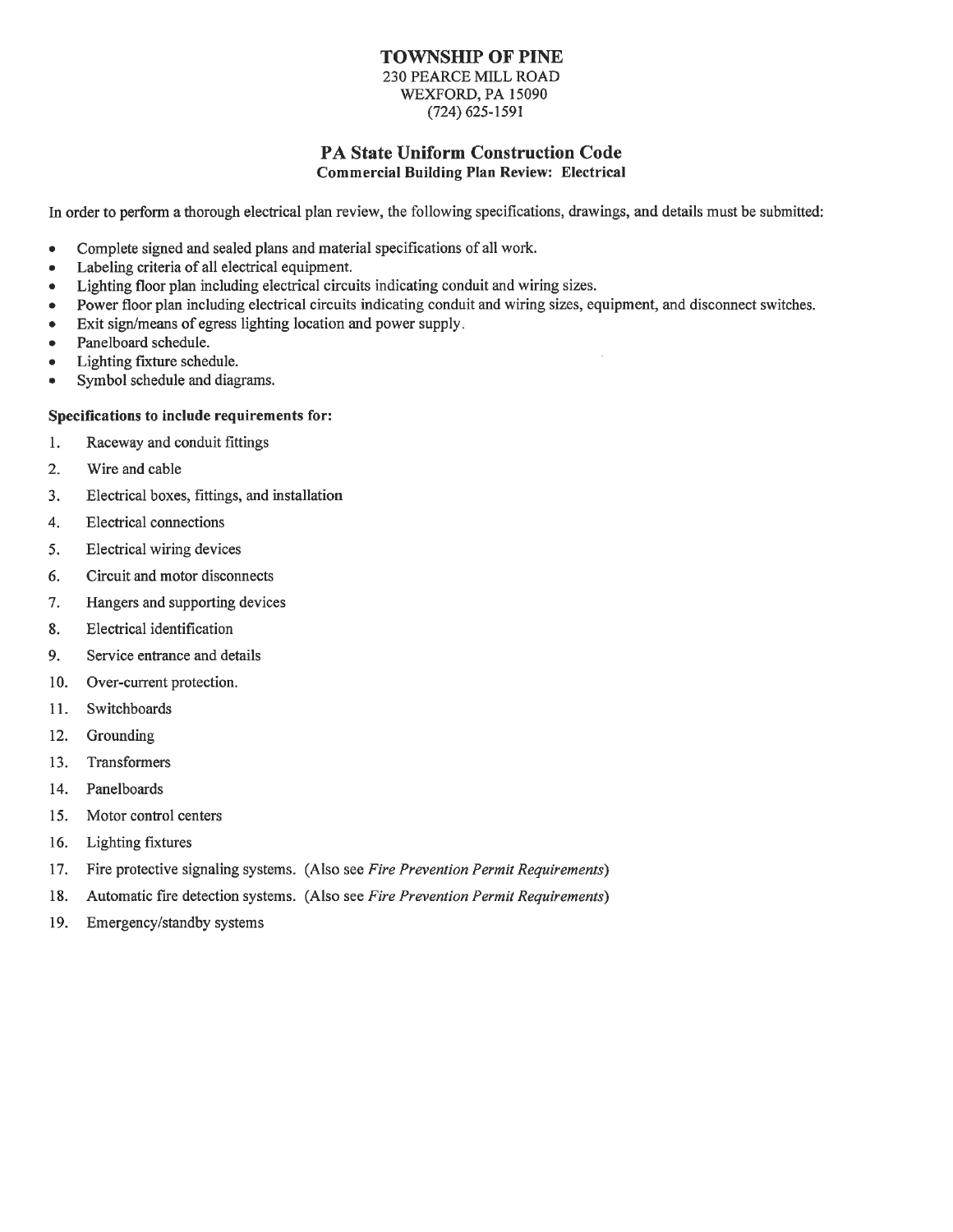#### **TOWNSHIP OF PINE 230 PEARCE MILL ROAD** WEXFORD, PA 15090  $(724) 625 - 1591$

#### **PA State Uniform Construction Code Commercial Building Plan Review: Energy**

In order to perform a thorough energy plan review, the following specifications, drawings, and details must be submitted:

- Complete signed and sealed architectural plans and material specifications of all work. Details and plans are drawn to scale with  $\bullet$ sufficient clarity, details, and dimensions to show the nature and extent of the work proposed.
- Design conditions (interior and exterior) consistent with the local climate.  $\bullet$
- Envelope design method, including supporting calculations and documentation.  $\bullet$
- Complete mechanical plans, specifications and equipment schedules.  $\bullet$
- Complete plumbing plans and specifications.  $\bullet$
- Complete electrical plans and specifications.  $\bullet$
- Interior lighting design method, including supporting calculations and documentation.  $\bullet$
- Lighting fixture and control schedules (building interior and exteriors).
- Other pertinent data as required to indicate compliance with the requirements of the Building Code.
- Com-Check information as provided from www.energycodes.gov may be submitted as an alternative.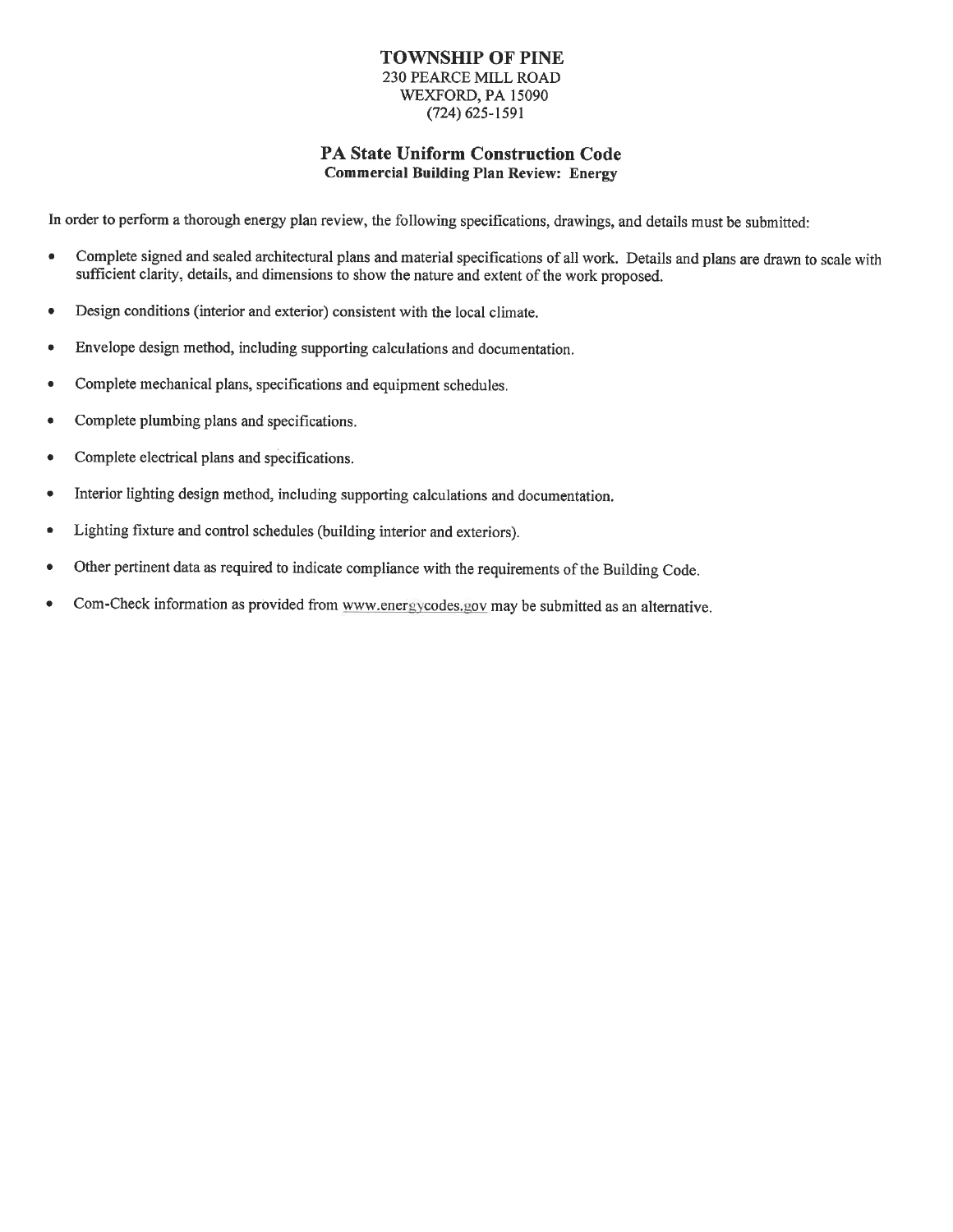#### TOWNSHIP OF PINE 230 PEARCE MILL ROAD WEXFORD, PA 15090  $(724)$  625-1591

#### PA State Uniform Construction Code **Commercial Building Plan Review: Mechanical/Fuel Gas**

In order to perform a thorough mechanical plan review, the following specifications, drawings, and details must be submitted:

- Complete signed and sealed plans and specifications of all heating, ventilating, and air conditioning work.
- Labeling criteria of all mechanical equipment.
- Heating equipment data including the following information:

Equipment capacity (b.t.u.)

Controls

Appliance layouts showing location, access and clearances.

Disconnect switches

Indoor and outdoor design temperatures.

Ventilation data, ductwork, and equipment including the following:

- Ventilation schedule indicating the amount of outside air (c.f.m.) supplied to each room or space.
- Layout showing outside air intakes.  $\bullet$
- Construction of ducts, including support and sheet metal thickness.  $\bullet$
- Duct lining and insulation materials with flame spread and smoke-developed ratings.  $\bullet$
- Exhaust fan ductwork and termination to the outside.  $\bullet$
- Size of louvers and grilles for attic ventilation.

Boiler & water heater equipment and piping details including safety controls & distribution piping layout.

Gas and fuel oil piping layout, material, sizes, and valves.

Combustion air intake quantities and details.

Commercial kitchen exhaust equipment details including hood & fan drawings, details of automatic fire suppression, & clearances.

Chimney and chimney connector or vent and vent connector details and connector gages and clearances.

Mechanical refrigeration equipment data and details.

Solid fuel burning appliance details including incinerator and fireplace drawings and details.

Energy conservation equipment data and details.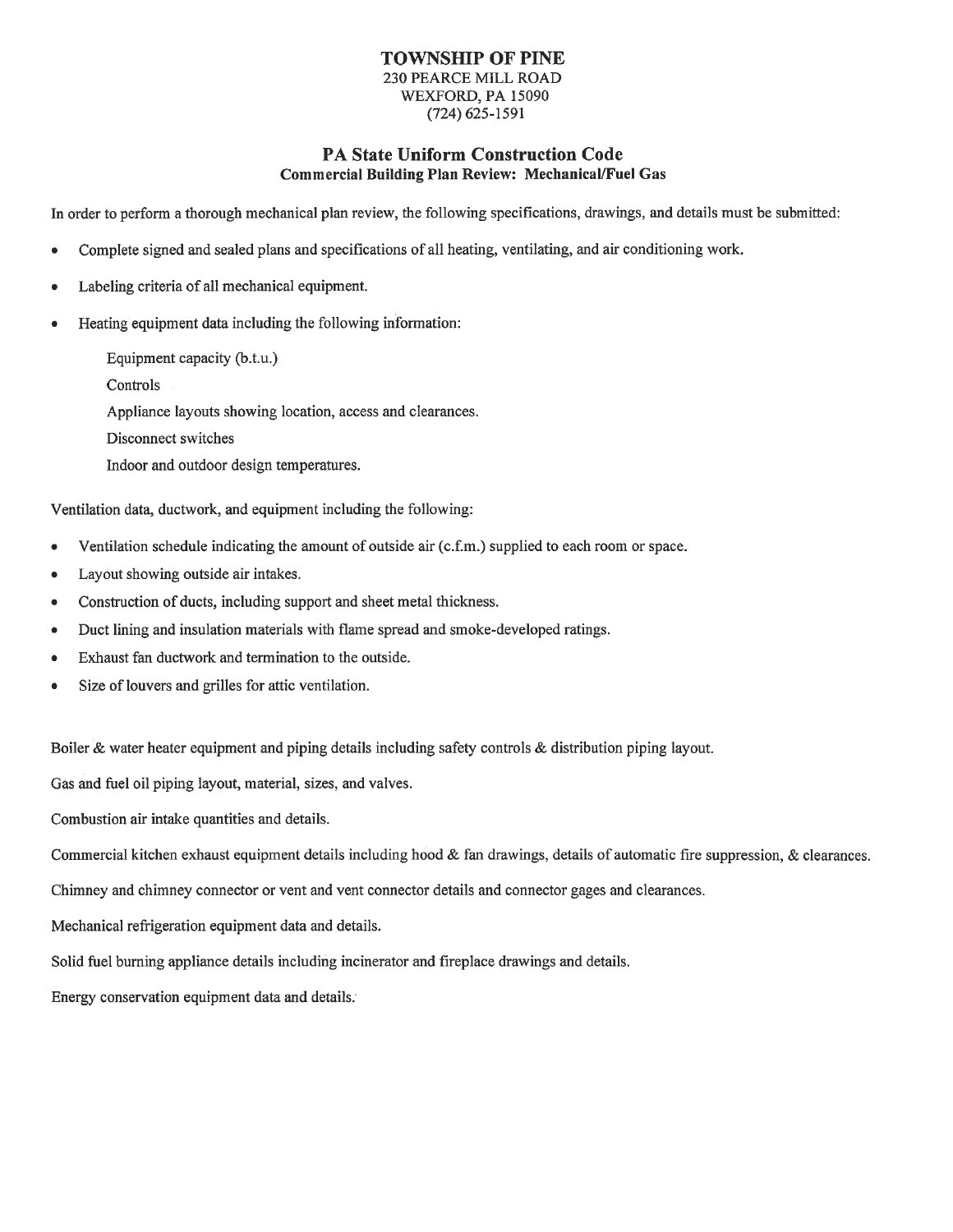#### **TOWNSHIP OF PINE** 230 PEARCE MILL ROAD WEXFORD, PA 15090  $(724) 625 - 1591$

#### PA State Uniform Construction Code **Commercial Building Plan Review: Sprinkler**

In order to perform a thorough sprinkler plan review, the following specifications, drawings, and details must be submitted:

- Complete signed and sealed plans and specifications for the sprinkler system and related equipment.  $\bullet$
- Description and locations of uses within the building.
- Design details in accordance with the appropriate reference standard (NFPA 13, 13D, 13R) as referenced by the ICC International Building Code.
- Design calculations indicating the discharge requirements of the system with an evaluation of the arrangement and source of the  $\bullet$ water supply.
- Results of a current flow test indicating the location and date of the test.  $\bullet$
- Working drawings indicating all pipe sizes and the spacing between branch lines and sprinklers on the branch line.  $\bullet$
- Material specifications and equipment specifications. All materials used should be verified that they are installed in accordance  $\bullet$ with their listing.